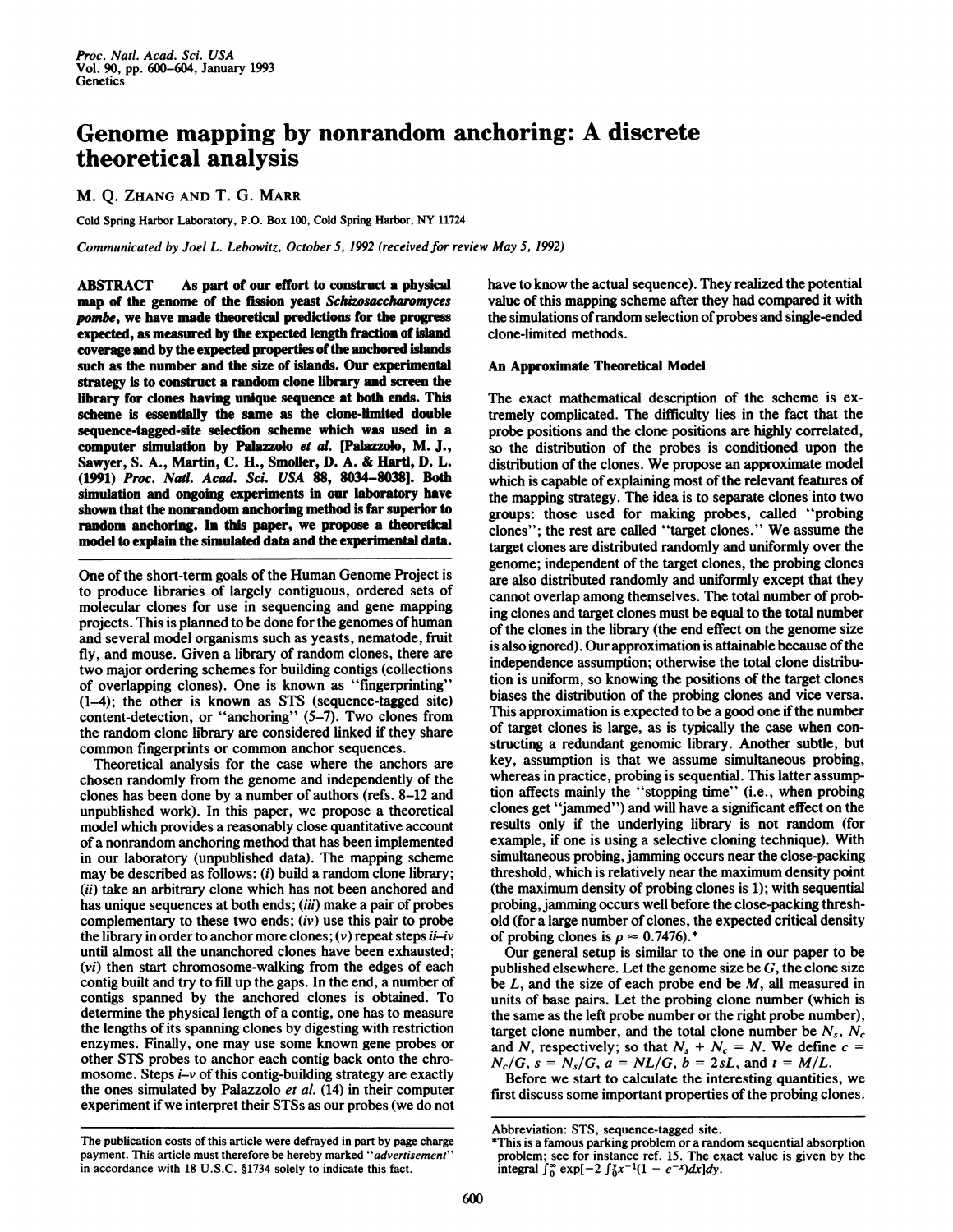Hard-Rod Fluid Properties of Probing Clones. Since probing clones cannot overlap (this assumption implements the key fact that only an unanchored clone can be used to make a pair of probes from its ends), they behave like onedimensional fluids made of hard rods. The fundamental property of hard-rod fluids is the exclusion that a rod of length D starting at position  $x$  (i.e., its left end is at  $x$ ) will prevent the positions  $x - D + 1$ ,  $x - D + 2$ , ...,  $x + D - 1$  from being occupied by a left end of any other rod; in other words, the left ends of any two consecutive rods have to be at least D distance away from one another. In the case of probing clones, the quantity,  $(L - M + 1)$  is the equivalent of the hard-rod length, D.



From this basic property, one can easily derive the following properties which will be used in later formulations. We list the useful properties below without proofs (one can find the derivations in ref. 16). Assume the density of the rod at position x is  $n(x)$ , which is the probability that x is occupied by the left end of a rod (we use the left end throughout; any other point of a rod can also be taken as the reference point just as well). Then the probability that  $x$  is not occupied by the left end of a rod, which we denoted by  $n(\bar{x})$ , is equal to 1  $- n(x)$ . For the uniform distribution, they are just constants  $s, 1 - s$ . If we define

$$
m(x, y) = 1 - \sum_{j=1}^{y} n(x - j + 1)
$$

and its uniform version

$$
m(y)\equiv 1-ys,
$$

then

1. The probability that the positions  $x - y + 1$ ,  $x - y + 2$ ,  $\ldots$ , x are not occupied is

$$
n(x - y + 1, x - y + 2, ..., x)
$$
  
= 
$$
\begin{cases} m(x, y) & \text{if } y \leq D, \\ \frac{\prod_{i=1}^{y} - D + 1}{\prod_{i=1}^{y} - p m(x - i, D - 1)} & \text{if } y > D. \end{cases}
$$

If the distribution is uniform, this probability reduces to

$$
n(x - y + 1, x - y + 2, ..., x)
$$
  
= 
$$
\begin{cases} m(y) & \text{if } y \le D, \\ m(D)^{y - D + 1} & \text{if } y > D. \end{cases}
$$
[1]

2. The probability that the positions  $x - y + 1$ ,  $x - y + 2$ ,  $\ldots$ ,  $x - 1$  are not occupied and x is occupied is

$$
n(x - y + 1, x - y + 2, ..., x - 1, x)
$$
  
= 
$$
\begin{cases} n(x) & \text{if } y \leq D, \\ n(x) \prod_{i=1}^{y-D} \frac{m(x - i, D)}{m(x - i, D - 1)} & \text{if } y > D. \end{cases}
$$
 [2]

If the distribution is uniform, this probability reduces to

$$
n(x - y + 1, x - y + 2, ..., x - 1, x)
$$
  
= 
$$
\begin{cases} s & \text{if } y \leq D, \\ s \left( \frac{m(D)}{m(D-1)} \right)^{y-D} & \text{if } y > D. \end{cases}
$$
 [3]

Equipped with these probabilities, we now calculate the expectations of interest.

Expected Number of Islands. When we say "island," we always mean "anchored island," which includes singly anchored clones, probing clones, and contigs. In a paper to be published elsewhere, we will derive discrete formulations for the random anchoring scheme.

First, we calculate the expected number of islands. For simplicity of notation, we denote  $\bar{c} = 1 - c$  and  $\bar{s} = 1 - s$ . We assume that  $L > M$  and that a target clone is anchored if at least one probe end is completely contained within the target clone. The number of islands is of course equal to the number of the left ends of islands. The event that there is a left end of an island starting (from the left to right) at some arbitrary position 0 is characterized by the following: the leftmost clone of the island is a probing clone or the leftmost clone is an anchored target clone.



The probability  $p$  that an island starts at position  $0$  is

$$
\overline{c}^{L-M} s + c \sum_{x=1}^{L-M} \overline{c}^{L-M-x} n(M-L, \overline{M-L+1}, \ldots, \overline{x-1}, x)
$$

$$
= \overline{c}^{D-1} s + c s \frac{\overline{c}^{D-1} - \left(\frac{1-Ds}{1-(D-1)s}\right)^{D-1}}{\overline{c} - \frac{1-Ds}{1-(D-1)s}} \left(\frac{1-Ds}{1-(D-1)s}\right),
$$
[4]

where we have made use of Eq. 3. This probability depends only on the difference  $D = L - M + 1$  (unpublished work).

The expected number of islands,  $N_{\text{island}}$ , is given by  $Gp$ . The above is the general expression for the model. If the lengths of the genome, clones, and probes are much larger than 1 base pair, we can approximate the exact result by its continuous limit:

2, 
$$
c, s \rightarrow 0
$$
, but  $cL \rightarrow a - \frac{b}{2} = \alpha$ ,  $sL \rightarrow b/2 = \beta$ .

We then have

$$
N_{\text{island}} \to N_s e^{-(1-t)\alpha} + N_s \alpha \frac{e^{-\frac{(1-t)\beta}{1-(1-t)\beta}} - e^{-(1-t)\alpha}}{(1-t)\alpha - \frac{(1-t)\beta}{1-(1-t)\beta}}.
$$
 [5]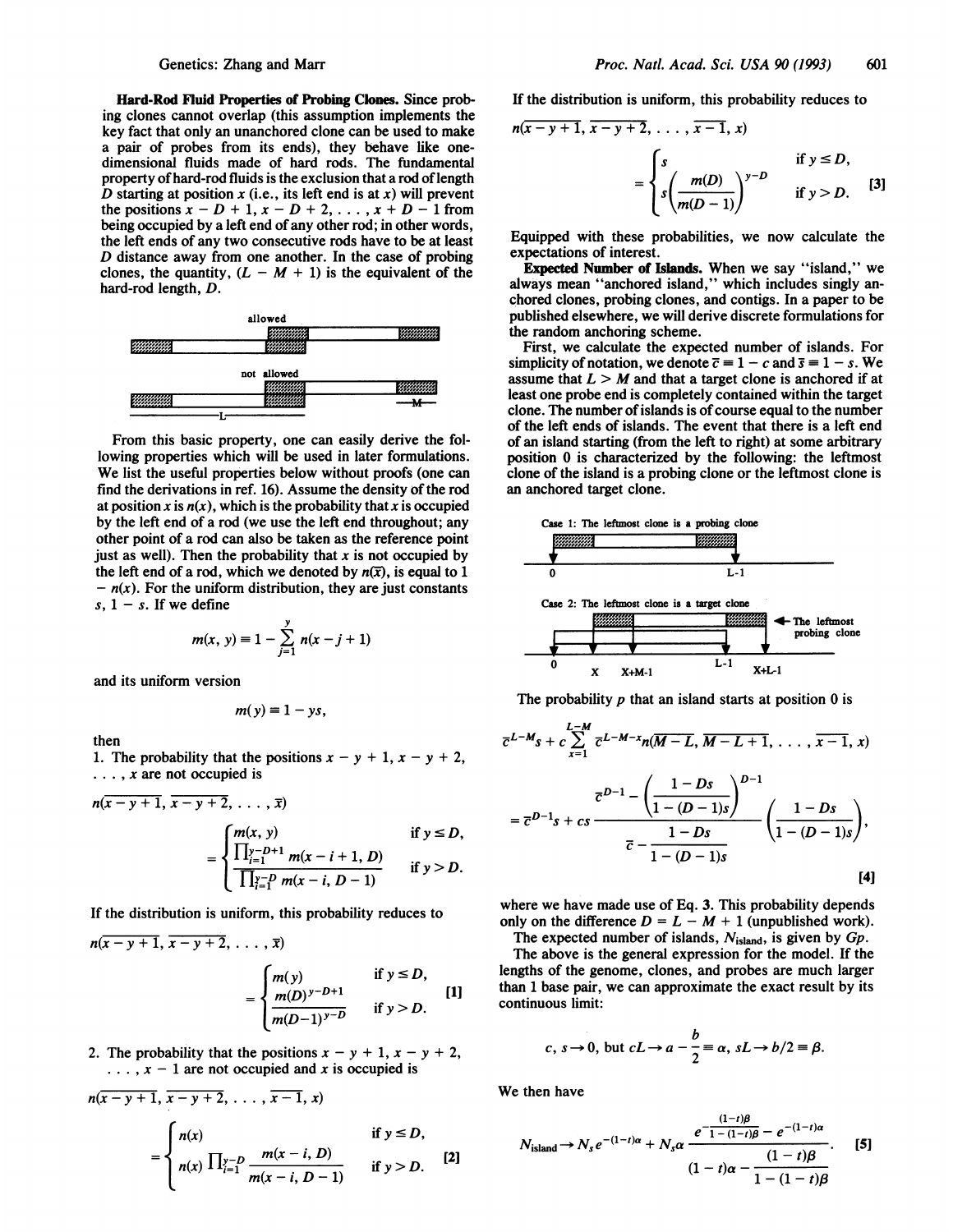In most applications, we can simply set  $t = 0$  because the size of the probes is usually much smaller than that of the clones.We obtain

$$
N_{\text{island}} = N_s e^{-\alpha} + N_s \alpha \frac{e^{-\frac{\beta}{1-\beta}} - e^{-\alpha}}{\alpha - \frac{\beta}{1-\beta}}.
$$
 [6]

In our approximate model, the density of probing clones,  $\beta$ , varies from 0 to <sup>1</sup> (the close-packing limit). As noted before, we had to make the assumption of simultaneous probing, while recognizing that, in practice, sequential probing occurs. This means we may only apply our formulas for  $\beta$  less than the critical density, 0.75. This is equivalent to allowing  $b$  (the density of probes) to vary from 0 to 1.5.

To compare with the random anchoring scheme, we have plotted Eq. 6 and the corresponding random anchoring results in Fig. 1. The acceleration of the nonrandom scheme is significant. For example, with a 5-fold coverage library ( $a =$ 5) at the jamming density ( $b = 1.5$ ), the nonrandom scheme would bring the island number down to  $0.15G/L$ , whereas the random scheme would have to set  $b = 5.4$  in order to get the same results. For a genome of size  $G = 14$  megabase pairs (Mb) and a clone length  $L = 40$  kilobase pairs (kb), 1,365 additional probing experiments would have to be done using the random scheme.

## The Expected Coverage of the Genome and the Expected Length of an Island

Second, we calculate the expected fraction of genome length covered by islands, which should serve as a measure of the progress of a mapping project. We begin with calculating the probability that a position is not covered by any islands.

For an arbitrary position 0, the probability that 0 is not covered by any clones (neither probing clones nor target clones) is an arbitrary position 0, the probability<br>d by any clones (neither probing clon<br>is<br> $\overline{-L+1}$ ,  $\overline{-L+2}$ , ...,  $\overline{0}$ ) =  $\overline{c}^L$   $\frac{(1 -$ <br> $\overline{(1 - (D$ 

$$
\overline{c}^{L}n(\overline{-L+1},\,\overline{-L+2},\,\ldots,\,\overline{0})=\overline{c}^{L}\,\frac{(1-Ds)^{M}}{(1-(D-1)s)^{M-1}}
$$

The probability  $q$  that  $\theta$  is covered by one unanchored clone is

$$
Lc\overline{c}^{L-1}n(\overline{M-L}, \overline{M-L+1}, \ldots, \overline{L-M})
$$
\n
$$
= Lc\overline{c}^{L-1} \frac{(1 - Ds)^D}{(1 - (D-1)s)^{D-1}}.
$$
\n
$$
\sum_{\substack{a=3 \text{ odd} \\ \overline{a} \text{ odd} \\ \overline{b} \text{ odd} \\ \overline{c} \text{ odd} \\ \overline{d} \text{ odd} \\ \overline{b} \text{ odd} \\ \overline{a} = 7
$$
\n
$$
\sum_{a=7}^{a=3} a = 5
$$
\n
$$
\sum_{a=7}^{a=7} a = 1
$$

To calculate  $q$ , we assume that the left end of the leftmost target clone covering 0 is at  $-u$  (which means  $1 \le u \le L -$ 1) and the right end of the rightmost target clone covering 0 is at v (which means  $-u + L \le v \le L - 1$ ).



Therefore

$$
q = \sum_{u=1}^{L-1} \sum_{v=-u+L}^{L-1} c^2 \overline{c}^{2L-2-u-v} \cdot
$$
  
\n
$$
n(-u+M-L, -u+M-L+1, \dots, v+1-M),
$$
  
\n
$$
= c^2 \frac{1-(D-1)s}{\overline{c}-\gamma} \gamma^D \left[ (L-1)\overline{c}^{L-1} - \gamma \frac{\overline{c}^{L-1}-\gamma^{L-1}}{\overline{c}-\gamma} \right],
$$

where

$$
\gamma \equiv \frac{1 - Ds}{1 - (D - 1)s}.
$$

Summing up these probabilities for the three exclusive events, we find the probability that an arbitrary site is not covered by an island is

$$
r_0 = \overline{c}^L \frac{(1 - Ds)^M}{(1 - (D - 1)s)^{M-1}} + Lc\overline{c}^{L-1} \frac{(1 - Ds)^D}{(1 - (D - 1)s)^{D-1}} + q.
$$
\n[7]

Again, if we are interested only in the special case of the continuous limit, we get

$$
r_0 \rightarrow [1 - (1 - t)\beta]e^{-\alpha - \frac{t\beta}{1 - (1 - t)\beta}} + \alpha[1 - (1 - t)\beta]e^{-\alpha - \frac{(1 - t)\beta}{1 - (1 - t)\beta}}
$$
  
+  $\alpha^2[1 - (1 - t)\beta]e^{-\frac{(1 - t)\beta}{1 - (1 - t)\beta}}$   

$$
\times \left[\frac{e^{-\alpha}}{\alpha - \frac{(1 - t)\beta}{1 - (1 - t)\beta}} + \frac{e^{-\frac{(1 - t)\beta}{1 - (1 - t)\beta}}e^{-\alpha}}{\left(\alpha - \frac{(1 - t)\beta}{1 - (1 - t)\beta}\right)^2}\right].
$$

If probe length is negligible, we get

$$
r_0 \rightarrow (1 - \beta)e^{-\alpha} + \alpha(1 - \beta)e^{-\alpha - \frac{\beta}{1 - \beta}}
$$
  
+  $\alpha^2(1 - \beta)e^{-\frac{\beta}{1 - \beta}}\left[\frac{e^{-\alpha}}{\alpha - \frac{\beta}{1 - \beta}} + \frac{e^{-\frac{\beta}{1 - \beta}} - e^{-\alpha}}{\alpha - \frac{\beta}{1 - \beta}}\right].$  [8]

The fraction of the genome length covered by islands,  $\mu$ , is of course given by  $1 - r_0$ . This is plotted in Fig. 2 for  $t = 0$ . Comparing with the corresponding random scheme shown in the same figure, we can clearly see the acceleration of the rate toward the completion of the genome by the nonrandom scheme.

To measure  $l$ , the expected size of an island, we use the approximate formula (assuming that the amount of cryptic overlap between islands is negligible)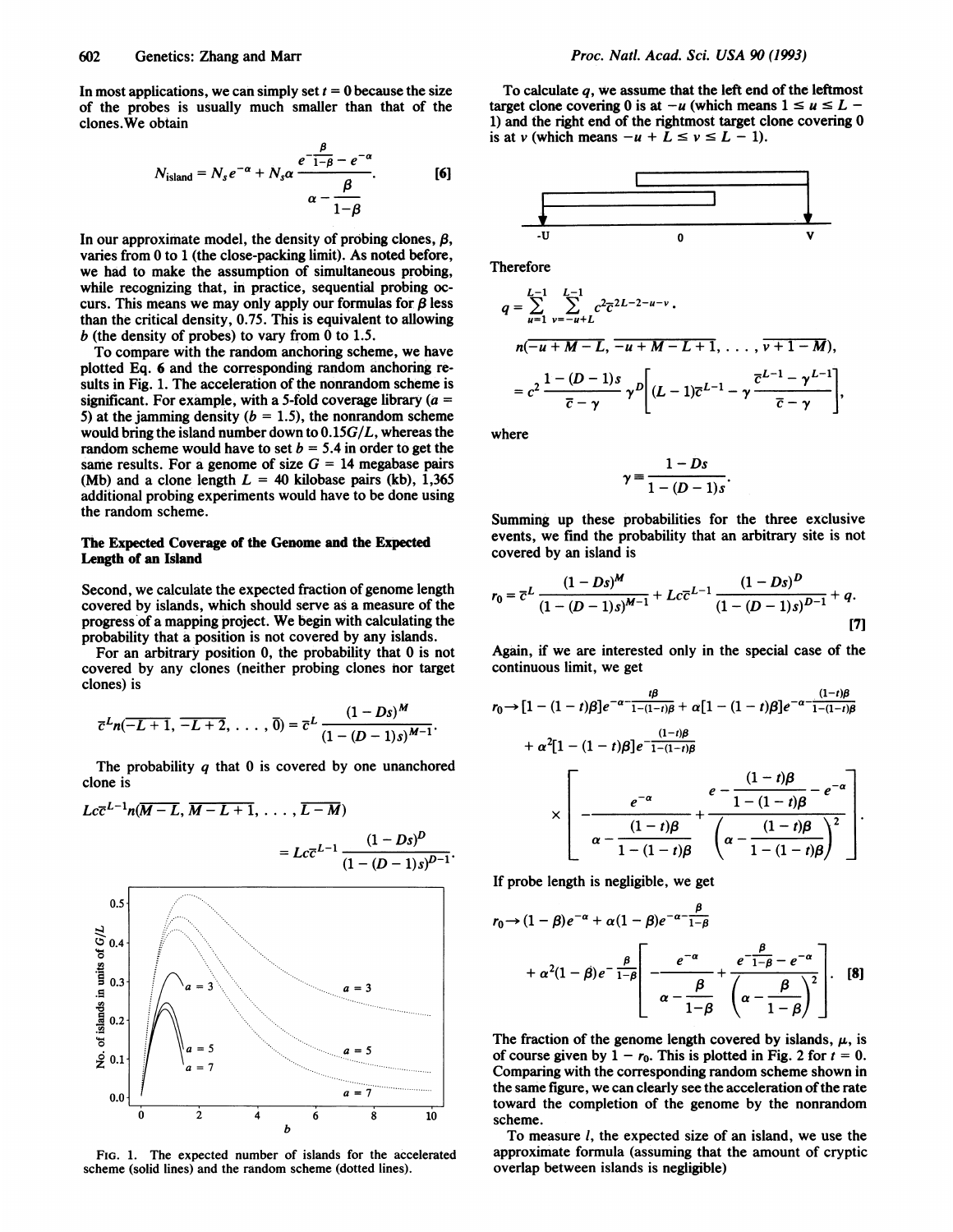

FIG. 2. The fraction of genome coverage for accelerated scheme (solid lines) and the random scheme (dotted lines).

$$
l \approx \frac{\text{Total length covered by islands}}{\text{Total number of islands}} = \frac{G(1 - r_0)}{N_{\text{island}}},
$$

or in units of the clone length  $L$ ,

$$
l = \frac{1 - r_0}{Lp}.\tag{9}
$$

In Fig. 3, the expected island size is plotted against  $b$ , which is proportional to the total number of probes. Expected island size grows much faster when the nonrandom anchoring method is used than if one were to use random anchoring.

## Comparison of the Approximate Model with Computer Simulations and with Experiments

For the double-end clone-limited STS assay, Palazzolo et al. (14) did a computer simulation. Their genome size was set at <sup>100</sup> Mb and the mapping clone insert at <sup>100</sup> kb, and the library contained a total of 5000 clones which gave a 5-fold coverage (i.e.,  $a = 5$ ). We have plotted our theoretical curves (solid lines) of the percent genome coverage (Fig. 4A), the number of islands (Fig.  $4B$ ), and the average island size (Fig.  $4C$ ) against  $b = 2\beta$  for the fixed  $a = \alpha + \beta = 5$ . We have superimposed the simulation data (squares) (from figure <sup>1</sup> of ref. 1) together with the corresponding random anchoring curves (dashed lines). The experimental data (unpublished) from the Schizosaccharomyces pombe genome mapping re-



FIG. 3. The average size of an island for the accelerated scheme (solid lines) and the random scheme (dotted lines).

of islands (Fig. 4B) only; because restriction mapping has not been completed, the information on the average size of islands is not yet available. A number of points based on the comparison of these curves is in order.

(i) We have terminated the theoretical curve at  $b = 1.5$ , which corresponds to the critical jamming density of probing clones, as explained earlier. The general agreement between the theory and the simulations is remarkably good. The slightly earlier termination (around  $b = 1.4$ ) of the simulation data is presumably due to the finite coverage of the library (not an infinite ensemble).

(ii) The best agreement between the theory and the simulation data is in the small  $b$  region, where the number of the



FIG. 4. Comparison of the theory (circles), the computer simulations (squares) and the experiments (crosses) for  $a = 5$ . The dotted curve represents the corresponding random scheme.